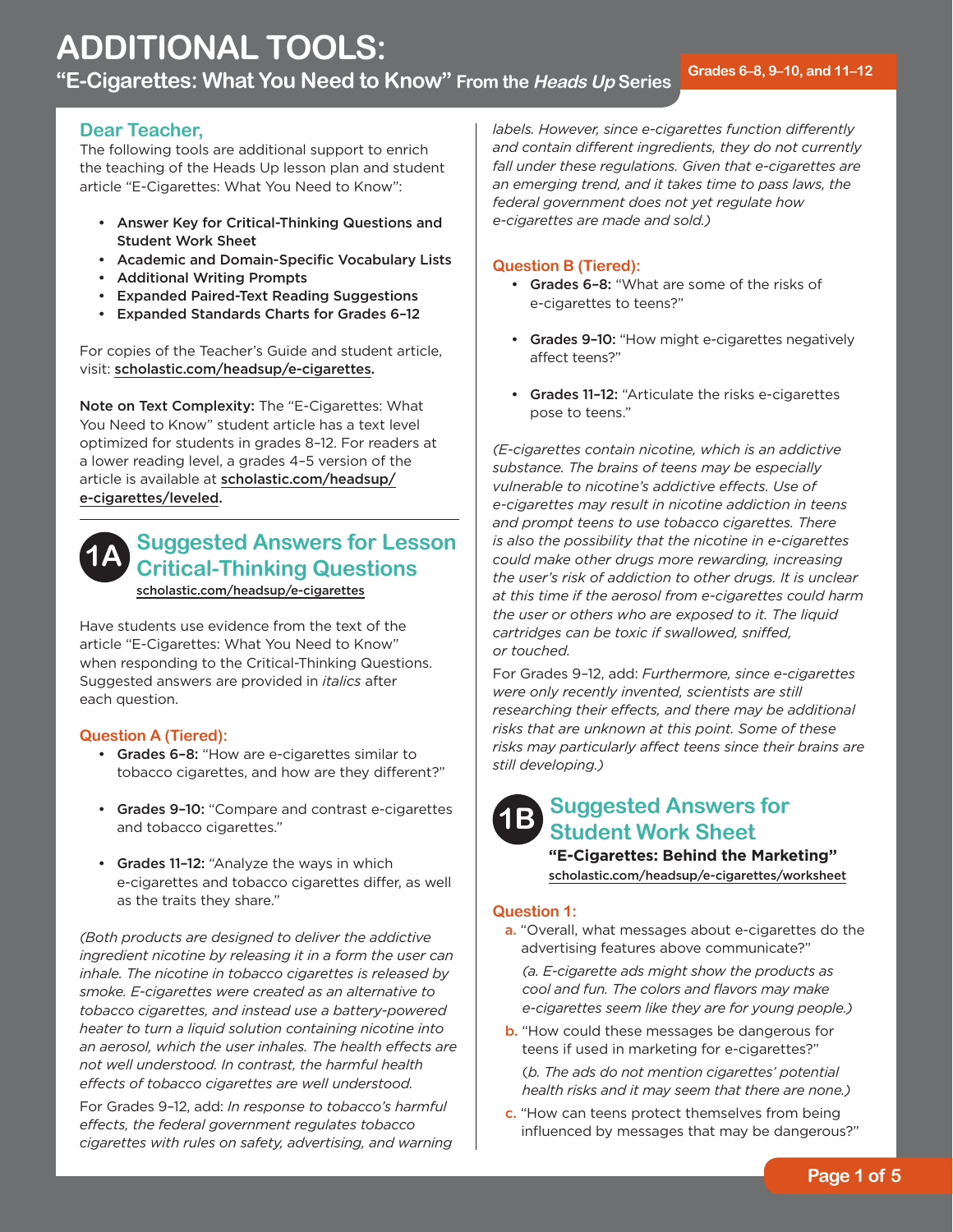(*c. Teens can learn to analyze ads so that they understand the techniques used to sway their purchasing decisions.)* 

#### **Question 2:**

"Why might e-cigarette ads be an unreliable source of information on health and safety?"

*(The purpose of ads is to sell products, not to warn of potential unwanted health effects. Therefore, this makes them a poor choice for this type of information. Ads that include this information have to do so by law. Until e-cigarette ads and marketing are regulated, they may imply that e-cigarettes are safer than tobacco cigarettes. However, these claims have not been proven. Ads are not required to mention the conflicting scientific reports. Additionally, it is unlikely that unregulated ads would indicate that e-cigarettes may cause nicotine addiction in people who are not currently smokers of tobacco cigarettes.)* 

#### **Question 3:**

"Tobacco advertisements are required by law to contain a warning regarding harmful health effects."

a. "What information could be useful to include in a warning on an e-cigarette ad?"

 *including any long-term risks, are not yet known.) (a. E-cigarette ads could include information on the chemicals in the liquid component and the aerosol released; the potential for the nicotine in the product to be harmful to developing teen brains; and the fact that most research into the effects of e-cigarettes is in its very early stages, so some risks,* 

b. "In your opinion, should the rules about cigarette advertising also apply to e-cigarettes? Why or why not?"

*(b. Answers will vary, but students should provide a thoughtful argument for their opinion, including drawing on information from the article to support their position.)* 

# **Academic and Domain-2** Academic and Domani-<br>**Specific Vocabulary Lists**

[scholastic.com/headsup/e-cigarettes/article](http://scholastic.com/headsup/e-cigarettes/article)

The vocabulary words below are drawn from the "E-Cigarettes: What You Need to Know" student article and work sheet. This vocabulary can be previewed with students prior to reading or reinforced with students afterward. Encourage students to incorporate these words into their writing and discussion of the "E-Cigarettes: What You Need to Know" article and work sheet.

Leveled definitions are provided for grades 6–8 and 9–12. Unless otherwise noted, all definitions below are sourced or adapted from:

- • Grades 6–8: *Wordsmyth Children's Dictionary*
- • Grades 9–12: *Merriam-Webster*

 Suggested methods of learning and reinforcement: Students can construct understanding by drawing the words' definitions; organizing concept maps that include word parts, synonyms, antonyms, and examples; composing memory aids that explain the words or use them in a meaningful context; and employing the words to create newspaper articles, stories, or poems.

# **Grades 6–8: Vocabulary From "E-Cigarettes: What You Need to Know" (article and work sheet)**

• addictive *(adjective)*: habit-forming, causing an irresistible need. People who suffer from nicotine addiction have trouble stopping their nicotine or tobacco use even when they really want to and even after it causes terrible consequences to their health and other parts of their lives. This is because addiction is a disease that changes how the brain works.

• aerosol *(noun)*: visible liquid particles or solid particles suspended (hanging) in air or another gas. Common aerosols include smoke, fog, and hair spray. In e-cigarettes, aerosol is produced when the liquid solution is heated. E-cigarette aerosol is commonly referred to as "vapor." Aerosol is the correct scientific term, however, because the liquid or solid particles in an aerosol are larger than the gaseous particles in a vapor. See definition of *vapor.* 

- craving *(noun)*: strong appetite, yearning
- e-cigarette *(noun)*: electronic cigarette; mechanical device for creating an aerosol that contains nicotine that can be inhaled.
- nicotine *(noun)*: the addictive chemical found in the tobacco plant. It is the primary chemical in tobacco cigarettes and e-cigarettes that makes it so difficult to quit using these products. The nicotine used in e-cigarettes comes from tobacco.
- prime *(verb)*: to prepare something in order to make it ready for something else. *He primed the wall so that it was ready to be painted.*

 • priming effect *(noun)*: when being exposed to one thing prepares someone or something to experience something else. *A priming effect of nicotine may be to find other drugs more rewarding.* 

- prohibit *(verb)*: ban, forbid, prevent
- receptive *(adjective)*: able or willing to receive or get something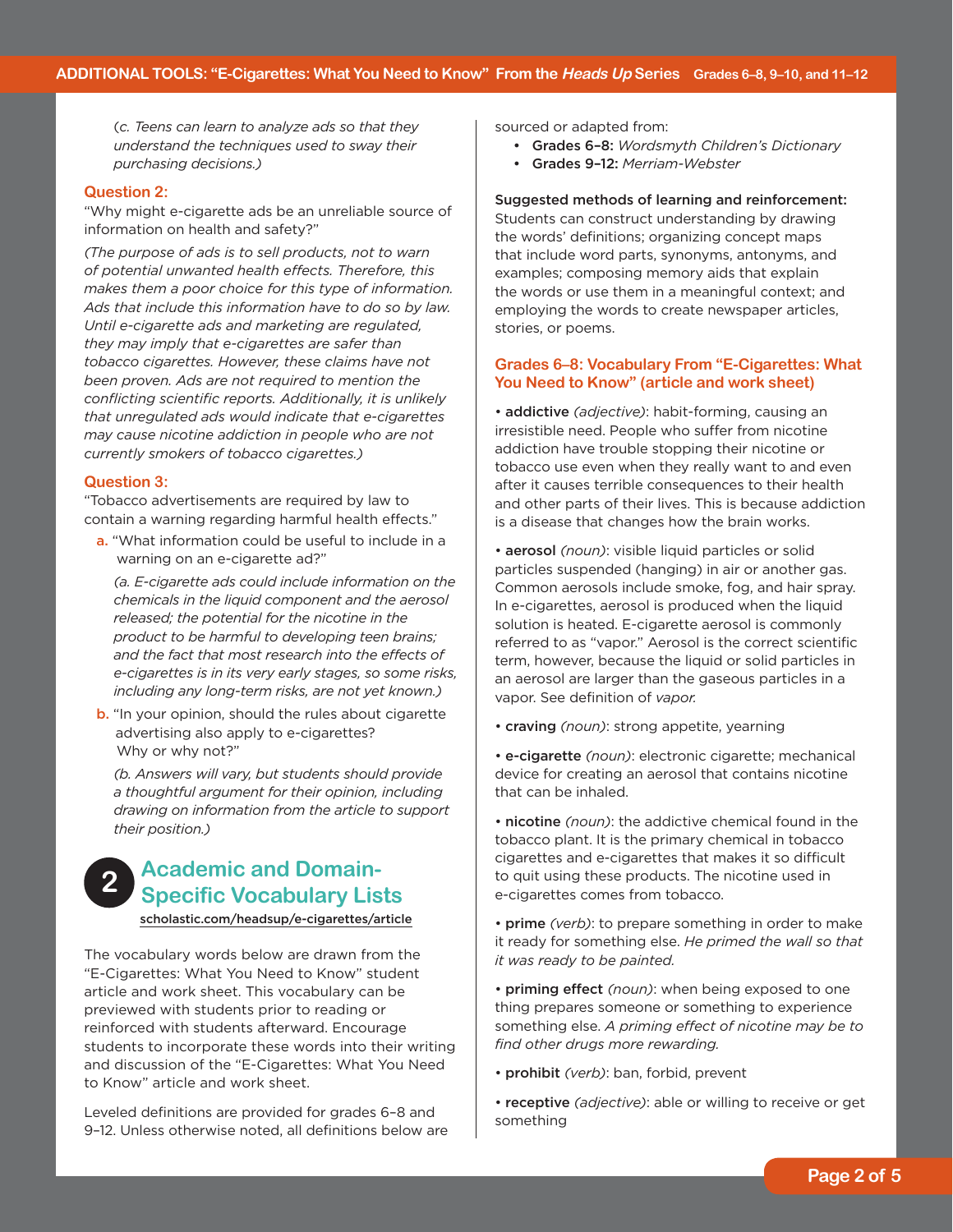- regulation *(noun)*: rule, law
- susceptible *(adjective)*: at risk

• tobacco *(noun)*: the product made from the nicotinerich leaves of the tobacco plant. It is the basis for tobacco cigarettes. The nicotine used in e-cigarettes also comes from tobacco.

• toxic *(adjective)*: poisonous, dangerous

• vapor *(noun)*: a faintly visible gas formed from something that is usually a liquid or solid at normal temperatures, such as water that has evaporated into the air. The word "vapor" is commonly used to describe what is produced by e-cigarettes, though the correct scientific term in this case is "aerosol." The gaseous particles in a vapor are smaller than the liquid or solid particles in an aerosol. See definition of *aerosol.* 

# **Grades 9–12: Vocabulary From "E-Cigarettes: What You Need to Know" (article and work sheet)**

• addictive (adjective): habit-forming, causing a compulsion. People who suffer from nicotine addiction have trouble stopping their nicotine or tobacco use even when they really want to and even after it causes terrible consequences to their health and other parts of their lives. This is because addiction is a disease that changes how the brain works.

• aerosol *(noun)*: visible liquid particles or solid particles suspended (hanging) in air or another gas. Common aerosols include smoke, fog, and hair spray. In e-cigarettes, aerosol is produced when the liquid solution is heated. E-cigarette aerosol is commonly referred to as "vapor." Aerosol is the correct scientific term, however, because the liquid or solid particles in an aerosol are larger than the gaseous particles in a vapor. See definition of *vapor.* 

• craving *(noun)*: strong appetite, yearning

• e-cigarette *(noun)*: electronic cigarette; mechanical device containing a liquid solution that includes nicotine, which is heated and then inhaled

• nicotine *(noun)*: the addictive chemical found in the tobacco plant. It is the primary chemical in tobacco cigarettes and e-cigarettes that makes it so difficult to quit using these products. The nicotine used in e-cigarettes comes from tobacco.

• prime *(verb)*: to prepare something in order to make it ready for something else. *He primed the wall so that it was ready to be painted.* 

 • priming effect *(noun)*: when being exposed to one thing prepares someone or something to experience something else. *A priming effect of nicotine may be to find other drugs more rewarding.* 

- prohibit *(noun)*: forbid, disallow, outlaw
- receptive *(adjective)*: able or willing to receive or get something
- regulation *(noun)*: law, ordinance, restriction
- susceptible *(adjective)*: vulnerable, unprotected, at risk

• tobacco *(noun)*: the product made from the nicotinerich leaves of the tobacco plant. It is the basis for tobacco cigarettes. The nicotine used in e-cigarettes is extracted from tobacco.

• toxic *(adjective)*: poisonous, noxious

• vapor *(noun)*: a faintly visible gas formed from something that is usually a liquid or solid at normal temperatures, such as water that has evaporated into the air. The word "vapor" is commonly used to describe what is produced by e-cigarettes, though the correct scientific term in this case is "aerosol." The gaseous particles in a vapor are smaller than the liquid or solid particles in an aerosol. See definition of *aerosol*.

# **Expanded Writing Prompts for "E-Cigarettes: What You Need to Know" 3**

[scholastic.com/headsup/e-cigarettes/article](http://scholastic.com/headsup/e-cigarettes/article)

To encourage and assess close reading of the student article "E-Cigarettes: What You Need to Know," use the following writing prompts for quick five-minute "freewrites" of a few sentences each. Instruct students to include evidence from the text in their responses.

# **Grades 6–8**

- [Skill: Inference] Why is it important for scientists to research e-cigarettes?
- [Skill: Text Argument] Write a short persuasive paragraph to convince a friend that e-cigarettes aren't worth the risks to teens.

#### **Grades 9–10**

- [Skill: Argument] Should e-cigarettes be illegal for teens?
- [Skill: Text Features] Why do you think the article includes a diagram illustrating what an e-cigarette is?

#### **Grades 11–12**

• [Skill: Argument] Evaluate the appropriateness of laws that mandate that e-cigarette users be at least 18, and discuss how scientists might aid lawmakers in setting policy.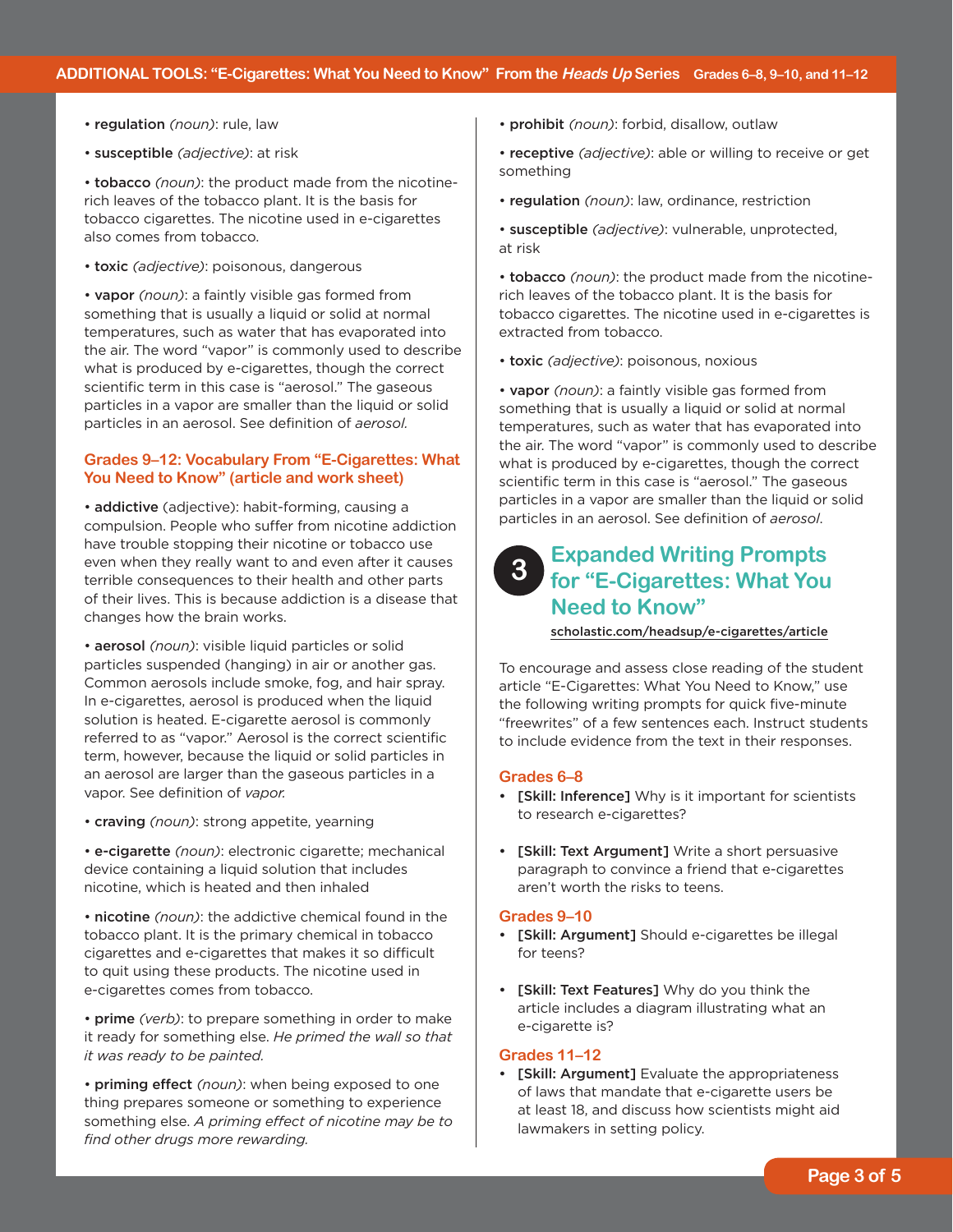• [Skill: Analysis] What, in your opinion, is the most serious risk associated with e-cigarettes, and why?

# **Expanded Paired-Text Reading Suggestions for "E-Cigarettes: What You Need to Know" 4**  [scholastic.com/headsup/e-cigarettes/article](http://scholastic.com/headsup/e-cigarettes/article)

Deepen student learning of "E-Cigarettes: What You Need to Know" with the following paired-text reading suggestions and prompts for writing and discussion.

# **Informational Text: How Nicotine Hurts**

• Materials: The article "The Deadly Effects of Tobacco Addiction," [headsup.scholastic.com/articles/deadly](http://headsup.scholastic.com/articles/deadly-effects-of-tobacco-addiction)effects-of-tobacco-addiction

- Writing Prompts: Grades 6–8
	- Using facts from both "E-Cigarettes: What You Need to Know" and "The Deadly Effects of Tobacco Addiction," provide evidence to support this claim: "Nicotine products, while dangerous for all, hold greater risks for teens."

# Grades 9–12

 $\blacktriangleright$  In light of the known information about nicotine and tobacco, suggest several studies scientists could perform about possible risks e-cigarettes may hold for children, teens, and adults.

# **Informational Text: Nicotine and Its Delivery Systems**

• Materials: The article "The Science of Nicotine Addiction," [headsup.scholastic.com/articles/the](http://headsup.scholastic.com/articles/the-science-of-nicotine-addiction)science-of-nicotine-addiction

- Writing Prompts: Grades 6–8
	- ▶ Determine the authors' purposes in writing "E-Cigarettes: What You Need to Know" and "The Science of Nicotine Addiction." Why might the authors recommend a teen read both articles together?

#### Grades 9–12

By synthesizing information from "E-Cigarettes: What You Need to Know" and "The Science of Nicotine Addiction," give examples of two scientific facts that you learned more about, including the relevant details from each article.

#### **Informational Text: Access Does Not Equal Safety**

- Materials: The article "Marijuana: Breaking Down the Buzz," [scholastic.com/headsup/breaking-down](http://scholastic.com/headsup/breaking-down-marijuana/article)marijuana/article
- Writing Prompts: Grades 6–8
	- Using the articles "Marijuana: Breaking Down the Buzz" and "E-Cigarettes: What You Need to Know," compare and contrast the risks and legal status of marijuana and e-cigarettes.

#### Grades 9–12

 either article. The articles "Marijuana: Breaking Down the Buzz" and "E-Cigarettes: What You Need to Know" both feature visual aids, including a time line and a diagram, respectively. Evaluate how these illustrations enhance your comprehension of the subject matter. Then describe in detail an additional visual aid that you would recommend the author consider including in future versions of

### **(continued on next page)**